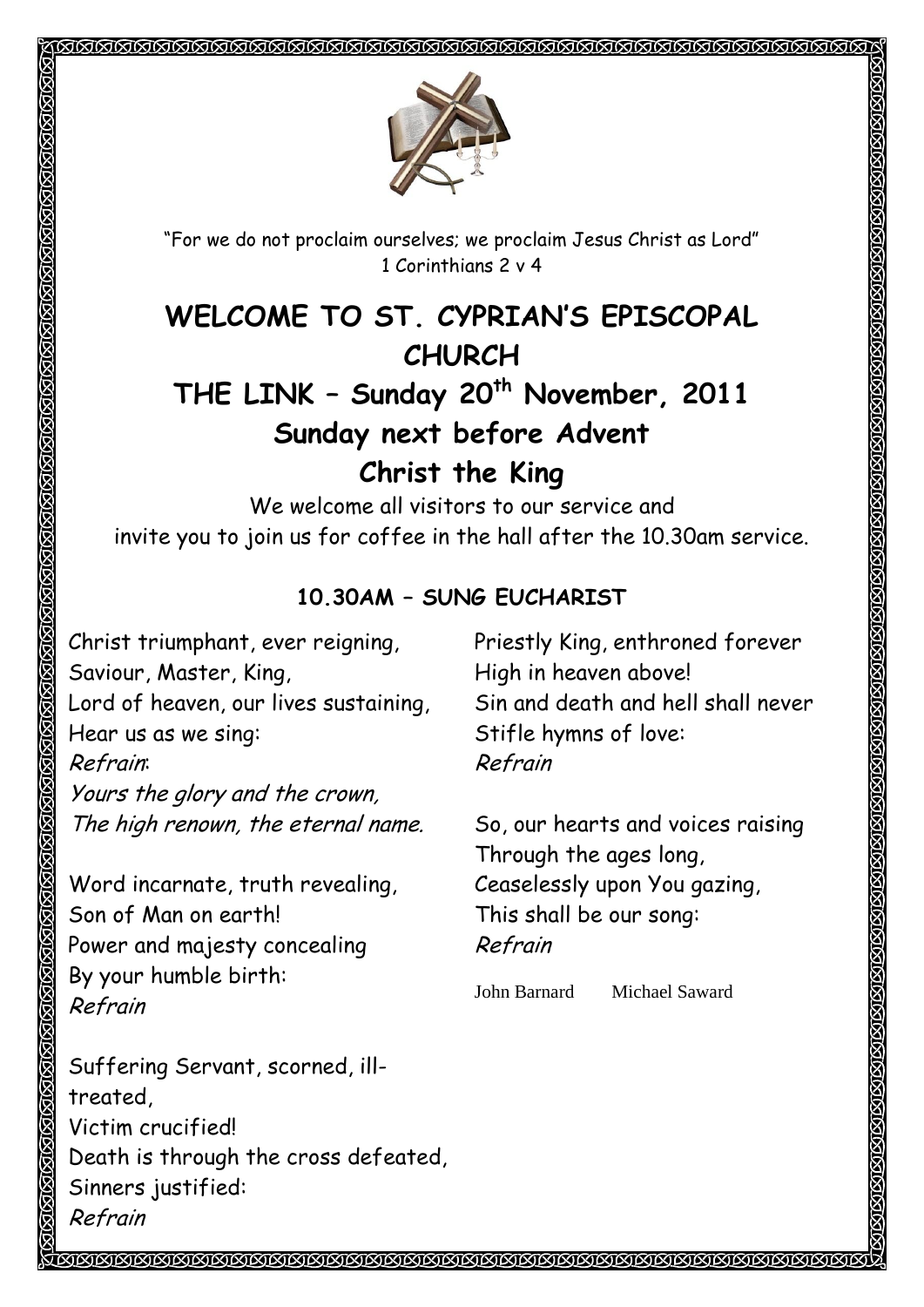#### **SHARING OF THE PEACE**

## **SERVICE OF THE EUCHARIST USING THE 1982 'BLUE BOOK' COLLECT:**

God the Father, help us to hear the call of Christ the King and to follow in his service, whose kingdom has no end; for he reigns with you and the Holy Spirit, one God, one glory. Amen.

#### **FIRST READING: Ezekiel 34.11-16,20-24**

For thus says the Lord God: I myself will search for my sheep, and will seek them out. As shepherds seek out their flocks when they are among their scattered sheep, so I will seek out my sheep. I will rescue them from all the places to which they have been scattered on a day of clouds and thick darkness. I will bring them out from the peoples and gather them from the countries, and will bring them into their own land; and I will feed them on the mountains of Israel, by the watercourses, and in all the inhabited parts of the land. I will feed them with good pasture, and the mountain heights of Israel shall be their pasture; there they shall lie down in good grazing land, and they shall feed on rich pasture on the mountains of Israel. I myself will be the shepherd of my sheep, and I will make them lie down, says the Lord God. I will seek the lost, and I will bring back the strayed, and I will bind up the injured, and I will strengthen the weak, but the fat and the strong I will destroy. I will feed them with justice.

Therefore, thus says the Lord God to them: I myself will judge between the fat sheep and the lean sheep. Because you pushed with flank and shoulder, and butted at all the weak animals with your horns until you scattered them far and wide, I will save my flock, and they shall no longer be ravaged; and I will judge between sheep and sheep.

I will set up over them one shepherd, my servant David, and he shall feed them: he shall feed them and be their shepherd. And I, the Lord, will be their God, and my servant David shall be prince among them; I, the Lord, have spoken.

#### **RESPONSORIAL PSALM: Psalm 95**

**Response The Lord is a great God, and a great king above all gods.**

O come, let us sing to the Lord; let us make a joyful noise to the rock of our salvation! Let us come into his presence with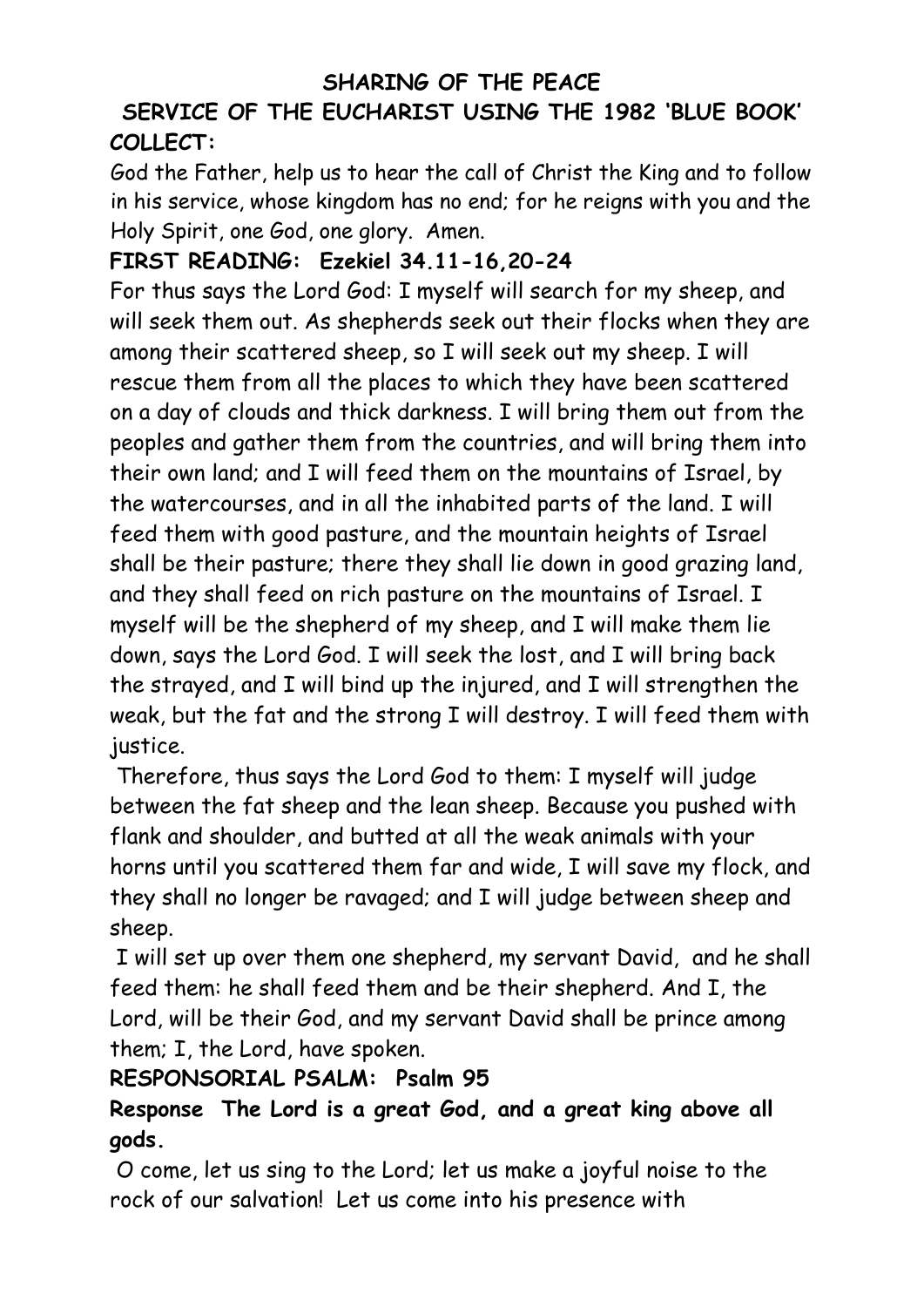thanksgiving; let us make a joyful noise to him with songs of praise! For the Lord is a great God, a great King above all gods. **R** In his hand are the depths of the earth; the heights of the mountains are his also. The sea is his, for he made it, and the dry land, which his hands have formed. **R** 

O come, let us worship and bow down, let us kneel before the Lord, our Maker! For he is our God, and we are the people of his pasture, and the sheep of his hand. **R**

#### **EPISTLE: Ephesians 1.15-23**

I have heard of your faith in the Lord Jesus and your love towards all the saints, and for this reason I do not cease to give thanks for you as I remember you in my prayers. I pray that the God of our Lord Jesus Christ, the Father of glory, may give you a spirit of wisdom and revelation as you come to know him, so that, with the eyes of your heart enlightened, you may know what is the hope to which he has called you, what are the riches of his glorious inheritance among the saints, and what is the immeasurable greatness of his power for us who believe, according to the working of his great power. God put this power to work in Christ when he raised him from the dead and seated him at his right hand in the heavenly places, far above all rule and authority and power and dominion, and above every name that is named, not only in this age but also in the age to come. And he has put all things under his feet and has made him the head over all things for the church, which is his body, the fullness of him who fills all in all.

### **GRADUAL HYMN: 353** Meekness and majesty

### **GOSPEL: Matthew 25.31-46**

'When the Son of Man comes in his glory, and all the angels with him, then he will sit on the throne of his glory. All the nations will be gathered before him, and he will separate people one from another as a shepherd separates the sheep from the goats, and he will put the sheep at his right hand and the goats at the left. Then the king will say to those at his right hand, "Come, you that are blessed by my Father, inherit the kingdom prepared for you from the foundation of the world; for I was hungry and you gave me food, I was thirsty and you gave me something to drink, I was a stranger and you welcomed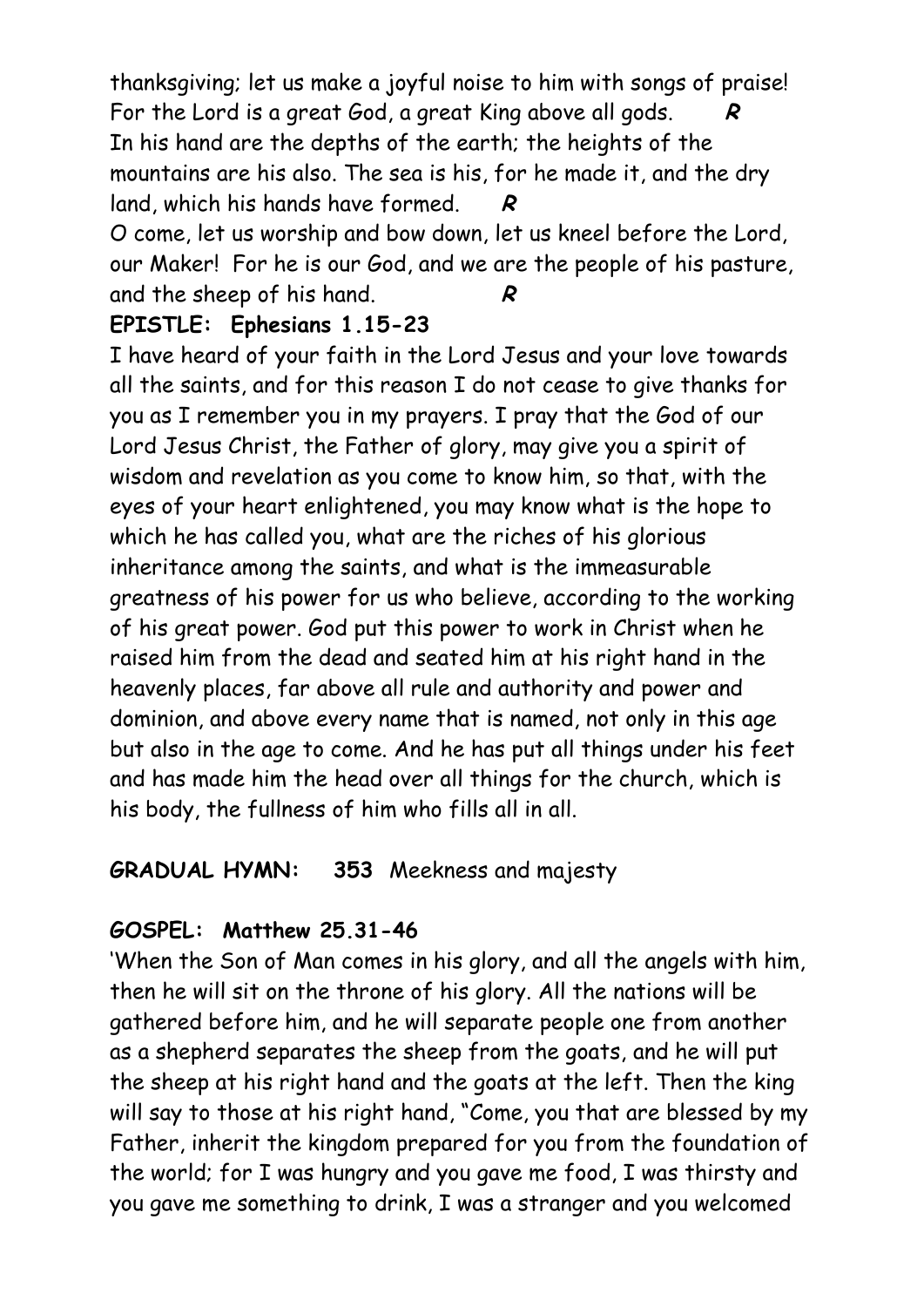me, I was naked and you gave me clothing, I was sick and you took care of me, I was in prison and you visited me. "Then the righteous will answer him, "Lord, when was it that we saw you hungry and gave you food, or thirsty and gave you something to drink? And when was it that we saw you a stranger and welcomed you, or naked and gave you clothing? And when was it that we saw you sick or in prison and visited you? "And the king will answer them, "Truly I tell you, just as you did it to one of the least of these who are members of my family, you did it to me. "Then he will say to those at his left hand, "You that are accursed, depart from me into the eternal fire prepared for the devil and his angels; for I was hungry and you gave me no food, I was thirsty and you gave me nothing to drink, I was a stranger and you did not welcome me, naked and you did not give me clothing, sick and in prison and you did not visit me. "Then they also will answer, "Lord, when was it that we saw you hungry or thirsty or a stranger or naked or sick or in prison, and did not take care of you? "Then he will answer them, "Truly I tell you, just as you did not do it to one of the least of these, you did not do it to me. "And these will go away into eternal punishment, but the righteous into eternal life.'

**OFFERTORY:** 7 All hail the power of Jesus' name O vv2,6 **COMMUNION HYMN: 114** From heaven you came

#### **POST COMMUNION:**

Stir up, O Lord, the wills of your faithful people; that they, plenteously bringing forth the fruit of good works, may by you be plenteously rewarded; through Jesus Christ our Lord.

**RECESSIONAL HYMN: 77** Crown him with many crowns

**BLESSING** DISMISSAL

Please forward notices for **THE LINK** by e-mail, to **[kathryn.potts2@ntlworld.com](mailto:%20kathryn.potts2@ntlworld.com)**  or telephone on 0141-578 0734 **BEFORE 6pm WEDNESDAY THANK YOU**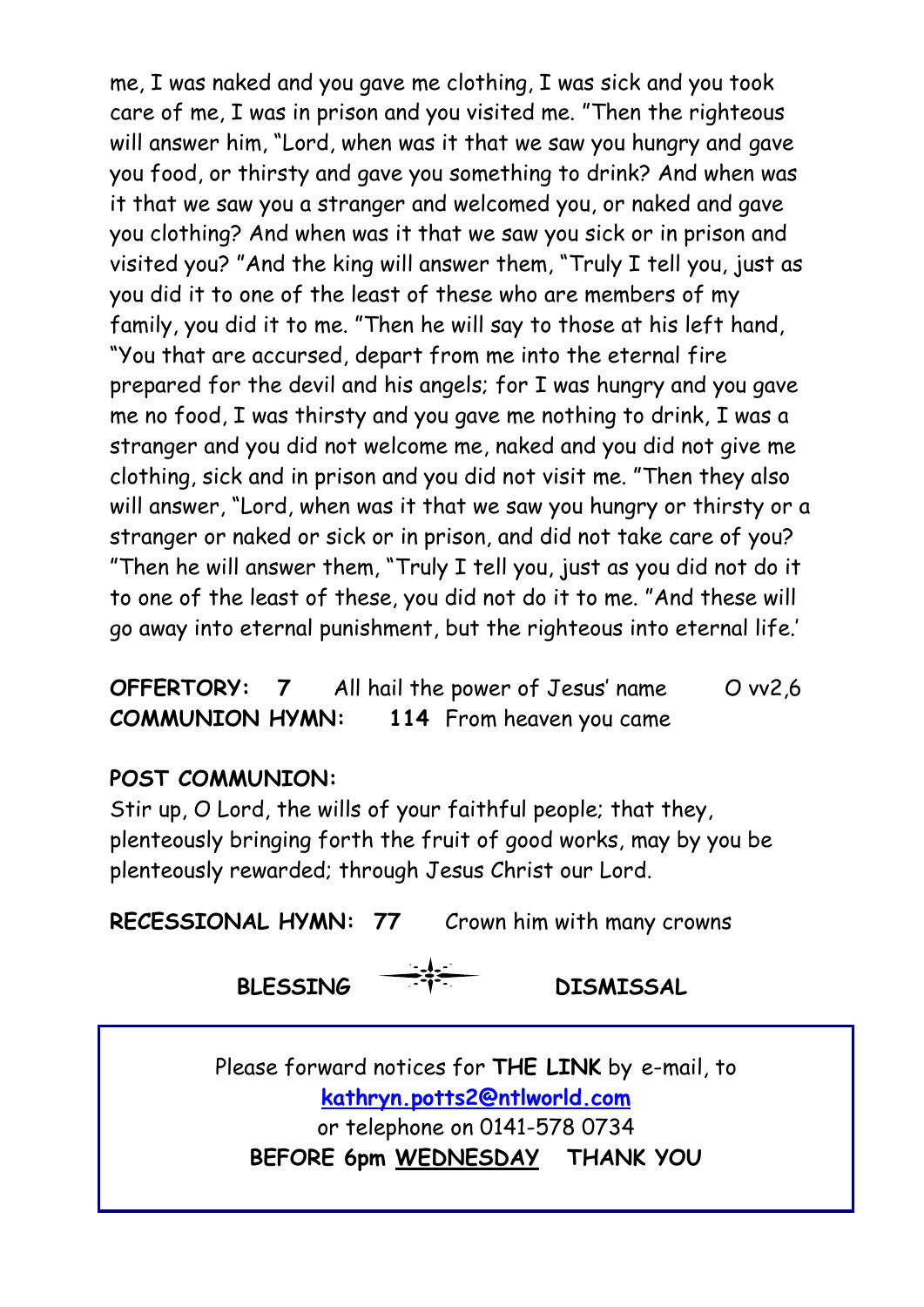#### **THIS WEEK IN PRAYER**

Pray for the peace of Jerusalem: "May they prosper who love you," Psalm 122:6

#### **For your prayers this week:**

In the Anglican Cycle of Prayer, we are asked to pray for Virginia - (III, The Episcopal Church) The Rt Revd Shannon Johnston; Suffragan Bishop of Virginia, The Rt Revd David Jones and West Virginia , The Rt Revd Willam Klusmeyer. In our own Diocese, please pray for St Francis of Assisi (Greyfriars), Kirkcudbright; St Mary's, Gatehouse of Fleet (Roger Cutler, Jack Sunderland.

#### **Daily Prayers**

21st Staff and patients in hospitals, hospices and nursing homes

22nd The people of Libya

23rd For the people of the Church of Ireland

24th The Estonian Evangelical Lutheran Church.

25th For everyone preparing for the Christmas Fayre

26th For love, fellowship and happiness at our Christmas Fayre.

Please also remember in your prayers:

Johnny Crawford; Graham Durkin; Jean Dick; Susan Frost; Ralph Hindle; Susan Iveson; Mary Kitching; Brian and Kate MacDonald; Jean Mott; Eric and Sheila Oakes; Prim Parry; Alan Paterson; Bob Provan; Sheila Shaw; Margaret Sneddon; Glennis Tavener: Mary Toward; and for those in the "Prayer Book" at the back of the church

May God keep them all in His care.

*St Cyprian's Copyright licence CCL796007*

# **Fund Raising Group**

The next FRG Meeting will be held in the Choir Vestry on **Thursday 1st December at 10.30am** after the Holy Communion Service. Everyone who has an interest in any aspect of fundraising is invited to attend this open meeting.

After a Christmas Fayre "de-brief", we will check any arrangements for Christmas service times especially the Nine Lessons and Carols (Sun 18<sup>th</sup> Dec) and take a look at the events outline for 2012.

Anyone who would like to go out for lunch after the meeting should let Kathryn (Tel:- 0141-578 0734) know before Sunday 27<sup>th</sup> December, for booking numbers.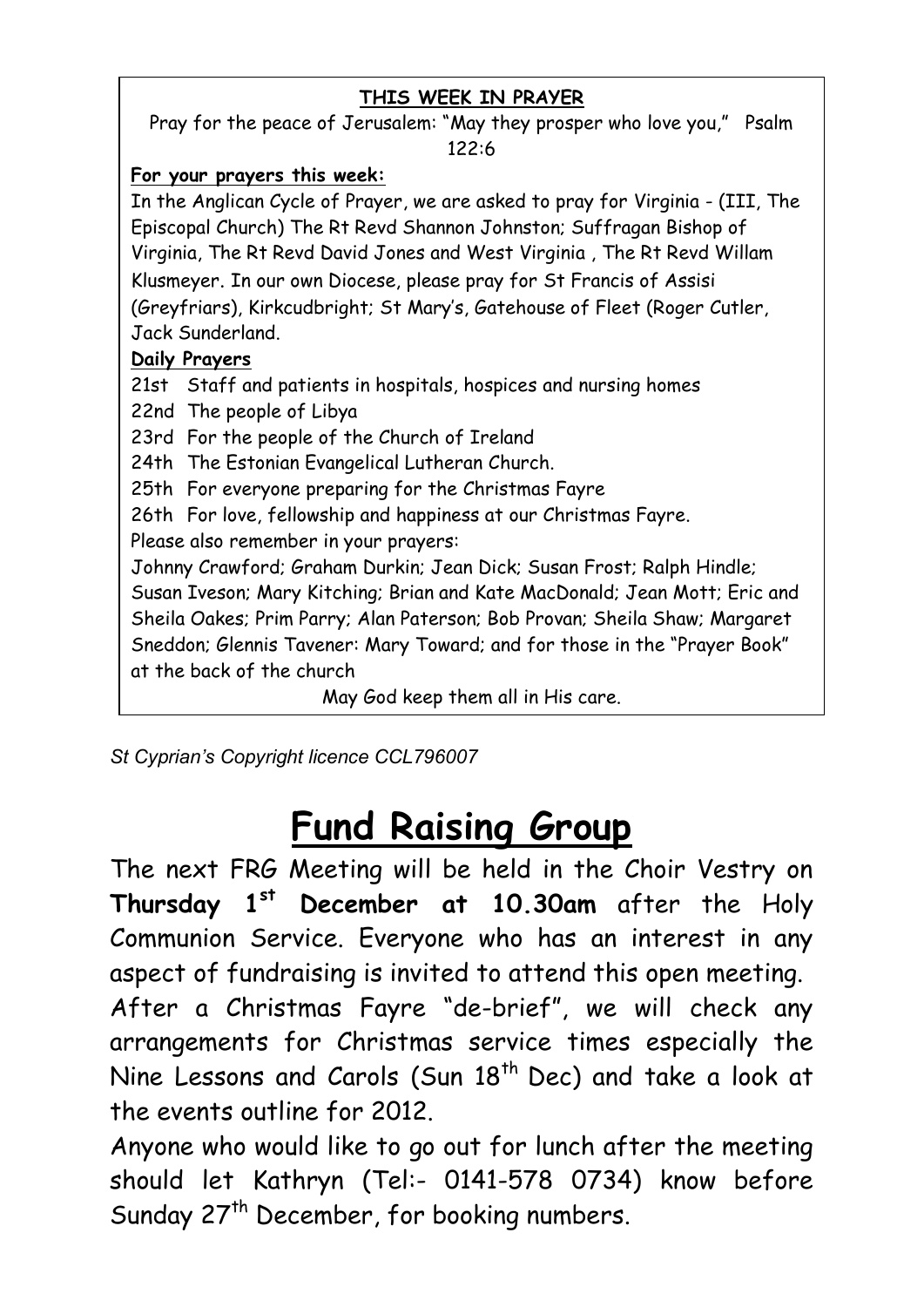| SERVICES AND EVENTS                           |                                                                 |  |  |
|-----------------------------------------------|-----------------------------------------------------------------|--|--|
| Sun 20th Christ the King (Last before Advent) |                                                                 |  |  |
|                                               | 10.30am Sung Eucharist                                          |  |  |
|                                               | 3pm Afternoon Service in the hall                               |  |  |
|                                               | Wed 23rd 10.30am Caledonian Award Charity Day at Balmore        |  |  |
|                                               | Coach House                                                     |  |  |
|                                               | Christmas Tree Festival at St David's until 4th Dec             |  |  |
| Thu $24^{th}$                                 | 10am Holy Communion in the Choir Vestry                         |  |  |
| Fri 25th                                      | Preparation for Christmas Fayre                                 |  |  |
| Sat 26th                                      | 10am Christmas Fayre in Public Hall (access from 9am)           |  |  |
| Sun 27th First Sunday of Advent               |                                                                 |  |  |
|                                               | 9.15am Holy Communion (said)                                    |  |  |
|                                               | 10.30am Sung Eucharist                                          |  |  |
|                                               | 7pm ACTS Advent Service with Concordia at St David's            |  |  |
|                                               | Memorial Park Church, Kirkintilloch                             |  |  |
| Tue 29th                                      | Day of Intercession and Thanksgiving for the Missionary Work of |  |  |
|                                               | the Church                                                      |  |  |
|                                               | 7pm Advent Meditation 1 in the Choir Vestry                     |  |  |
| Wed 30th                                      | Andrew, Apostle, Patron of Scotland                             |  |  |
| DECEMBER 2011                                 |                                                                 |  |  |
| Thu 1st                                       | 10.30am Holy Communion in the Choir Vestry                      |  |  |
| Sun 4th The Second Sunday of Advent           |                                                                 |  |  |
|                                               | 9.15am Holy Communion (said)                                    |  |  |
|                                               | 3pm Service at Lilyburn                                         |  |  |
| Tue 6th                                       | 7pm Advent Meditation 2 in the Choir Vestry                     |  |  |
| Thu 8th                                       | 10.30am Holy Communion (said)                                   |  |  |
|                                               |                                                                 |  |  |
|                                               |                                                                 |  |  |

**………………………………………………………………………………………………… Caledonian Award Charity Day At the Balmore Coach House Wednesday 23rd November 2011 at 10.30am on** all the profits will go to The Caledonian Award